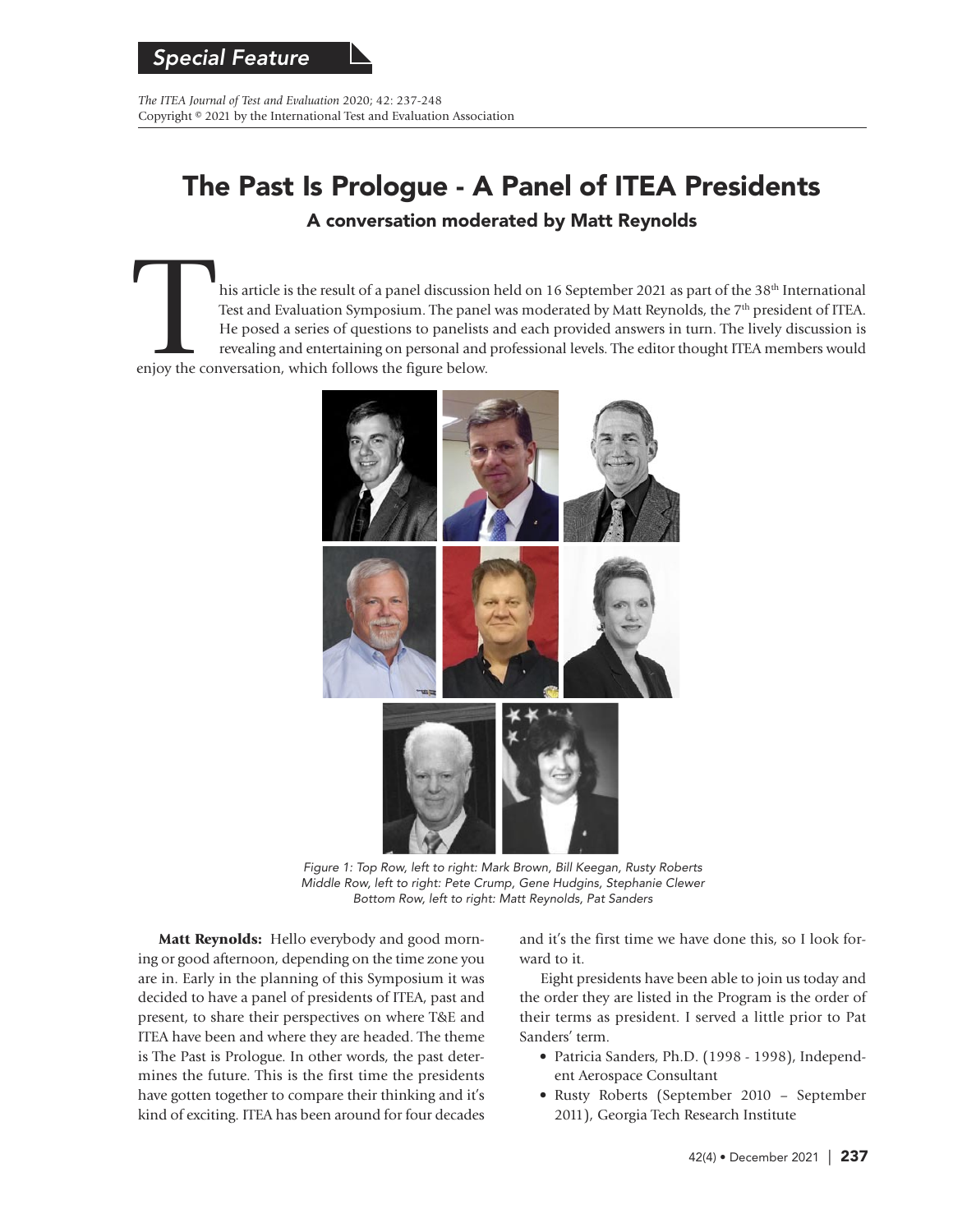- Stephanie Clewer (September 2011 September 2012), Systems Application & Technologies, Inc.
- Mark Brown, Ph.D. (September 2012 October 2014), Vice President, Scientific Research Corporation
- Gene Hudgins, (October 2014 November 2016), Director of Test and Training Environments, KBR
- Bill Keegan (October 2017 November 2019), Executive Vice President, Equator Corporation
- Pete Crump (November 2019 current), Georgia Tech Research Institute

A word about the presidents. I happened to have kept many if not most of *The ITEA Journals* over the years, and my wife loves the way I have them stacked in the corner. In anticipation of this session, I thumbed through many of them. Doing so reminded me of how T&E has changed, expanded, and improved over the years. Also, it became clear how ITEA has been a facilitator of that movement. The presidents all did their part to make that happen. They did it not only during their presidential terms, but before and after their terms. They did service in their local chapters, on committees, and on the board of directors. So indeed, these presidents are an ITEA brain trust, individually and collectively. I am delighted today to have this opportunity to bring them together.

Okay, now, getting down to business. I have several questions for the presidents to address. The audience is welcome to provide your own questions or comments in the chat box. We'll take time at the end of each question—there are four of them—to allow the panel members to respond. The four questions are somewhat phased into the past, present, and future asking the presidents what got them into T&E and how technology changed that career.

First question, and it's a two-parter.

#### **Q: Initially, what attracted you to T&E as a profession, and how did the rapid technology changes impact your career?**

**Rusty Roberts:** I had the presidency in early 2011 or so. I was privileged to have really two overlapping careers. I was a career Army officer and then a career engineer, basically a technologist. And these fields led me to a field of providing, prototyping, and developing technologies which benefit the warfighter. I was an Army guy but I did a lot more for the Navy and the Air Force pilots in terms of testing and training. So, I saw these technology advances throughout my Georgia Tech career after my career in the Army. And, it drove me to experimenting and testing these technologies in realistic military environments; I focused on that. I am a T&E'er, but I'm really more of a technology provider for the test and evaluation community. I got to see those technology advances up close and personal and am still doing that today.

**Mark Brown:** It's kind of interesting, when I was president of ITEA, the first article I wrote for the Journal posed this same question to our membership: "Why did you get into test and evaluation?" But my story is, I didn't seek to go into test and evaluation. I just sort of stumbled into it. And my perception is that most of our membership was the same way. I started off working for the Air Force and the first job I was offered was doing flight test and first-article testing for new technology being inserted into USAF aircraft. My career started with that fusion of technology and testing. I left the Air Force civilian ranks to go to the US Army civilian ranks overseeing the development of advanced technology. But all of those T&E principles that I learned working in the Air Force were ingrained in me and I incorporated those principles in the technology development efforts. Like Rusty I'm a technologist, I'm a geek. Eventually I wound up at Test Resource Management Center (TRMC) as the principal scientist for the Test & Evaluation/Science & Technology Program when it was just starting up. That was really the fusion of my T&E experience with my technology development experience. It's where I think we have to continue to focus as a community because it gives us (the T&E community) the cutting edge we need in order to test tomorrow's technology with yesterday's facilities and infrastructure. I believe we need to be in the position where the technologists are actually fostering improvements to testing. So, my story is that I didn't look for a career in test and evaluation — it sort of found me. And I like it.

**Bill Keegan:** I was on my way as a colonel coming out of the War College to work for the State Department and be a Deputy for Military Policy. I was told, instead, to go to the office of the Defense Department's Director of Operational T&E (DOT&E) because they cancelled the orders to go to the State Department in some kind of interagency spat. I ended up overseeing Unmanned Aerial Vehicles and fire support systems and later to be the senior military assistant, where I had involvement in oversight of nearly everything. I would say that one of the most important things is to have an open mind when you jump into test and evaluation because it is bit of a niche profession. If you go after the toughest assignments, you get the biggest rewards. That attracted me to T&E and my attraction to it came, like Mark, after I got into it. And then I found it to be almost a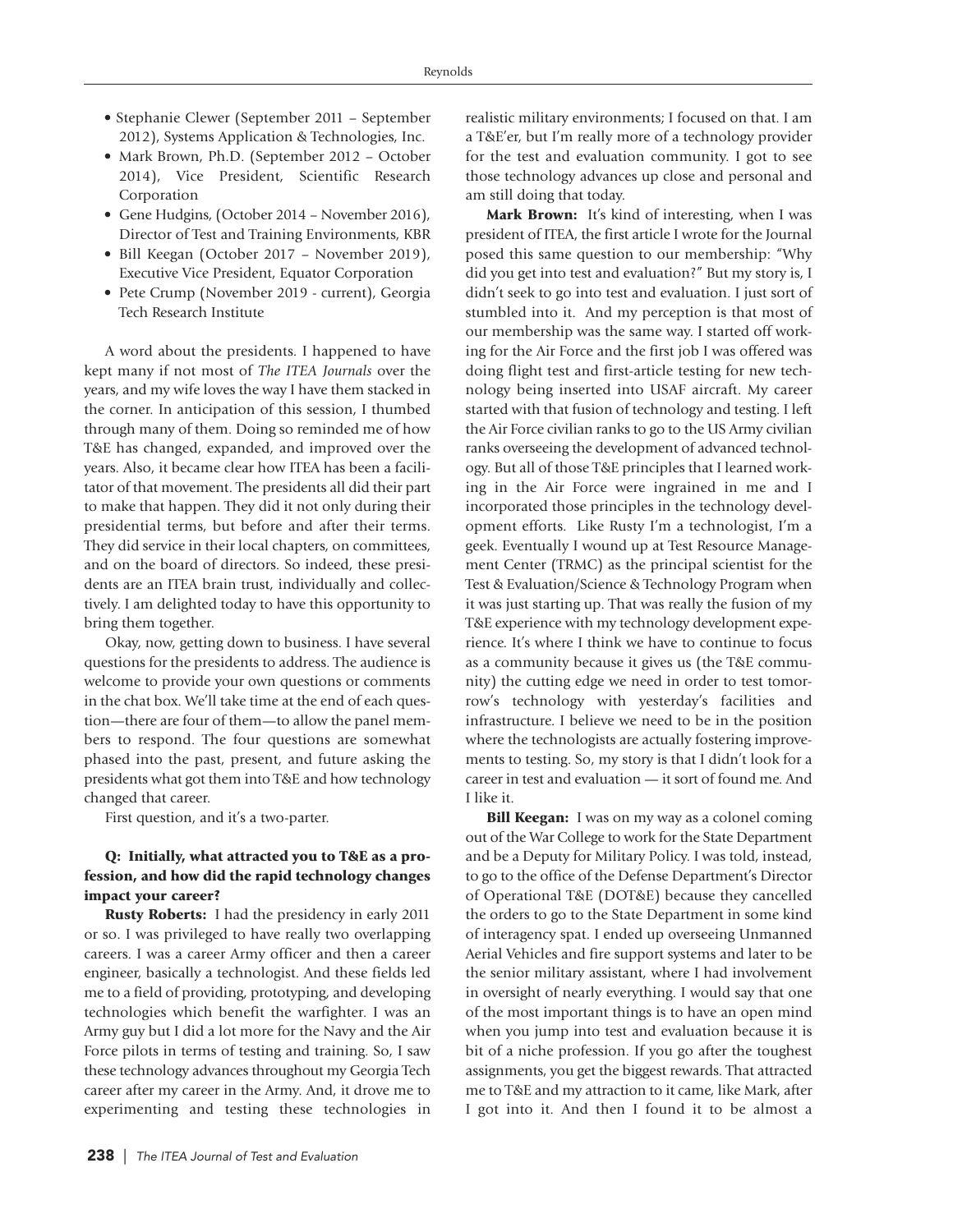vocational calling to look out for the troops that use these weapons that we develop. And the second part of the question is how technology changes impacted the career? Well, I would say that the biggest changes are just to be open to the biggest and most challenging problems facing the department. Those are apparent all the time. And as technologies become more complex and things become more difficult, the need for T&E has increased dramatically even though the pushback against it is frequently pretty intense. And while a lot of things have changed, a lot of things have not changed. The core principles of testing, I think, remain pretty much the same. What has increased is the need for rigor in developmental testing even more than before. We have these long programs that sometimes go on for decades before full deployment of the system; therefore, you're so invested in these programs that if you don't do good developmental testing and set the conditions for successful operational testing, then you can really be behind. I just encourage everybody to go after it. And there's a lot of commonality obviously not necessarily between systems, but there is commonality between different types of testing and of course, across the services, and across industries. Like I said, I started out as an Army tester, then I got into all the different programs, working for Tom Christie, the Defense Department Director of Operational T&E. It pretty much culminated recently when I was the Director of T&E in Australia in a government billet. Being the director there was a life experience, especially since it's mostly naval. And I will say that if you stick to your core principles and actually engage in learning throughout your career as a tester, these doors open for you if you're willing to put in the effort.

**Gene Hudgins:** I would say I joined T&E kind of begrudgingly. I came home from Auburn in 1988 and I was just kind of goofing around the house. And my dad said, "Boy, are you going to go get a job?" And I was like, "I guess so." And so, I went to an interview a couple days later at Eglin Air Force Base. I remember it was a Tuesday and I thought, no way will they make me start before Monday. And they called me back and they asked me to come to work on Thursday. So, I was actually pretty upset that I had to go to work on a Thursday, which kind of ruined my upcoming weekend. That was 33 years ago and I've been doing it ever since. Obviously, I've liked it. The part about the changing technology is that I would say I was amazed back then and still am amazed that ranges tend to be on the trailing edge of technology, really ancient stuff that I was working with. That led me to the path of working improvement and modernization projects and to eventually go to work for the Test Resource Management Center, where

they are conscientiously trying to bring new technology into the test ranges and get them away from the 1960s wire wrapped TTL (Transistor-Transistor Logic) circuit boards and stuff that I was working on back then that are still around on ranges. I do see some recent changes taking place, really making conscientious efforts to bring new technology into T&E, on the analysis side especially. So, I think we're getting there but it is still surprising how old some of the technologies are on some of the ranges.

**Stephanie Clewer:** I had a similar story to Gene's in that I like to say that I got involved out of a little bit of dumb luck. I was going to college down in St. Mary's College near the Patuxent River Naval Air Station and I was a psychology major. My goal was to work in school systems as a guidance counselor. Senior year, a guy from Pax River taught a human factors psychology class; it fit in my schedule so I took it. And I remember him taking us on a tour of Pax River. I went home and I was working with children, and out of that dumb luck, someone told me about a job at the Army Aberdeen Test Center in Maryland. At the time it was called the CSTA (Combat Systems Test Activity). It was in human factors and I got the job because I actually knew what it was, because I'd taken that class. I often wonder, I can't remember that professor's name, but if I could go back and say, hey, look, I actually made a career out of that. That's my story.

**Pete Crump:** I'll pile on to that as well. Like Gene, my first T&E job was at Eglin, but I went in through the old Range Systems SPO (System Program Office), which was doing acquisition of range instrumentation, threats and drones and things like that. I didn't really know ITEA then. It wasn't until I got shipped out to Edwards Air Force Base that I actually joined ITEA in the Antelope Valley chapter in 1995. And that was a real eye-opening experience for me, because all I knew at that point was Air Force range stuff. I got to meet the China Lake guys, and the Army guys down in Arizona and New Mexico. So, it really opened my eyes a lot and, like everybody said, except for an eight year detour and go-to-war stuff, I've been in T&E ever since.

**Pat Sanders:** I was working an analytical issue and design problems in a development program on software in Colorado Springs. We finished the development and it was time to go find another job. The job that I found was at the Air Force Operational T&E Center (AFOTEC). That kind of got addictive and I stuck with it for forever, it seems. I think the thing that impresses me, as we have moved forward and continue to do so, is the amount of complexity in the systems we have to test now. It's not just that you're testing an aircraft or a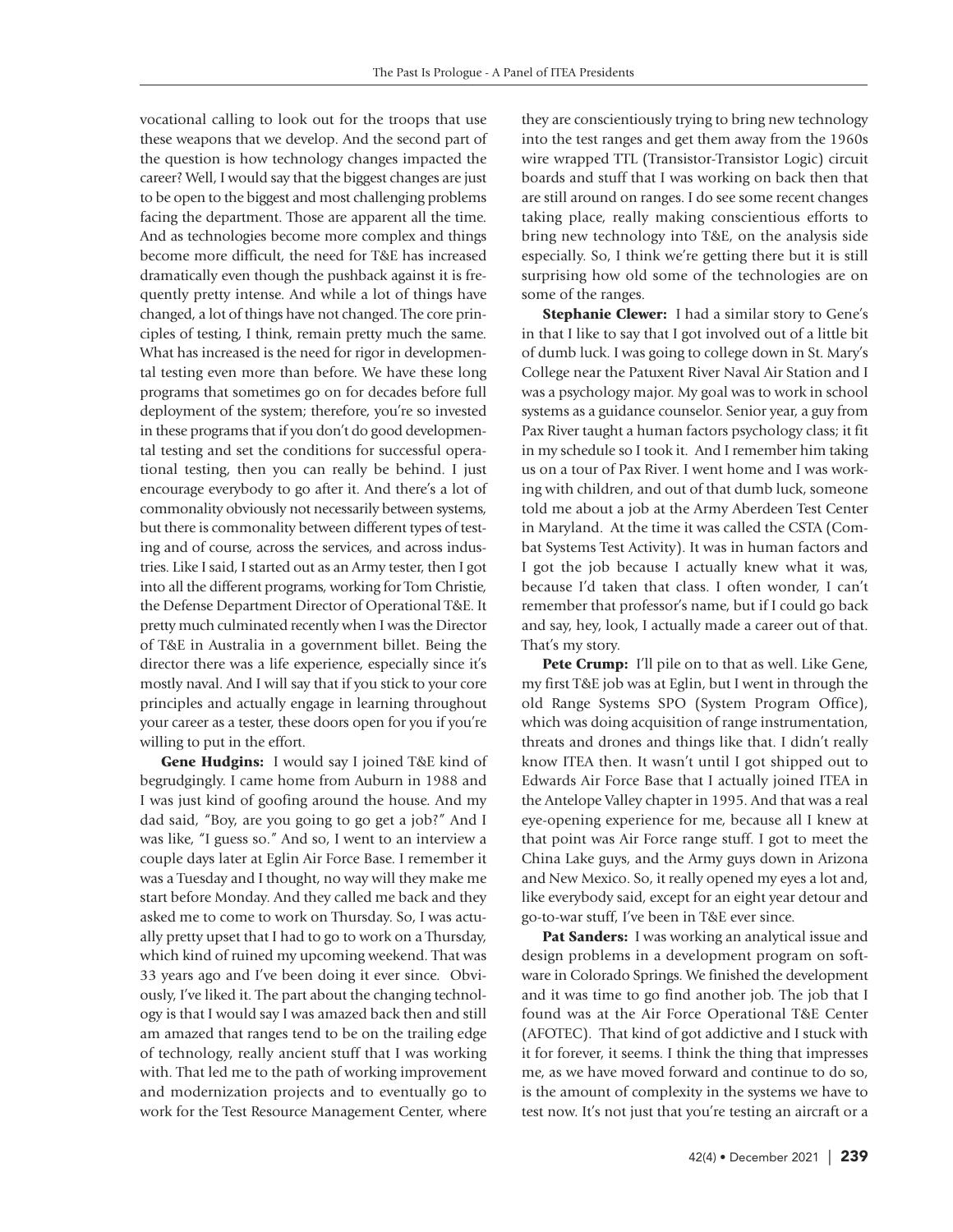radar or even a ship, which is pretty complex in and of itself. But there's so much interoperability and so many things that have to work together in order to actually have an effective system. And it gets very difficult until you're almost at the end to get it all together to test it that way, which limits how many data points you actually get. Right now, I'm doing work with NASA. The whole development program to go to the moon, or back to the moon, involves things that they buy commercially, that they set the requirements for but they're buying as a service, and they have things that are provided internationally. You can set requirements and interface requirements, but you still have all these pieces. And then you have the stuff that NASA is developing itself in-house. And in order to get it all to play together, you get about two test opportunities, one uncrewed and one crewed. There's an awful lot of work that has to go into the build up to those final tests in order to have acceptable mission assurance. It doesn't get any easier.

**Matt Reynolds:** I'll tell you a bit of my own story. Like many of you, it was accidental that I wound up in T&E. When I was in college, the Naval Sea Systems Command sent recruiters to try to get engineers to join their workforce. I became intrigued by the idea of working for the Navy, working for the military, which I had always admired. So, I accepted the job. And when all my college courses were over, I showed up in Washington, DC, on Constitution Avenue. They had me set up with several interviews that day. And the first one I went to was in the shipbuilding program office for a nuclearpowered guided missile cruiser. The idea of working on a cruiser construction program intrigued me and I accepted that assignment. Within that program, there was a small Tests and Trials Office where I was sent for an interview. I interviewed with other offices, but in the end I selected the Tests and Trials job. The first day they gave me a set of ship building specs. Have you ever seen one of them, four inches thick? But I immediately jumped to the test section because that interested me. And indeed, that was my start—my career in test and evaluation—and the timing was great. This was the early 1980s, which was right around the time that Office of Management and Budget Circular 109 and some of the try-before-buy requirements were instituted. The Navy initially thought they wouldn't apply to ships. It certainly did for weapon systems, but the Navy soon learned from OSD (Office of the Secretary of Defense) and closer reading of the legislation, that yes, ships had to undergo independent operational testing. The DOT&E asked the Navy 'how are you going to test it?' Basically, they were asking for a T&E Master

**240** | The ITEA Journal of Test and Evaluation

Plan, but the content and format of such a document hadn't even been formalized yet. I pulled together a team who knew the tests and trials a ship and its systems were going to go through and we wrote a plan, which the Navy submitted to OSD. The plan included Operational T&E, to be conducted by the Navy's Operational Test and Evaluation Force. That had never previously been conducted on an entire ship. About a month later, DOT&E responded that the plan was acceptable. I was at the right place at the right time. Trybefore-buy and operational T&E became more common, better known, and we had a better idea of what was expected by all of the participants. The NAVSEA Directorate that the cruiser program belonged to managed all surface combatant ships in NAVSEA, and was headed by a two-star Admiral. The Admiral decided that T&E was getting so much attention that he needed someone on his staff to oversee it. Since I had coordinated the development of that master test plan for the cruiser program, I was assigned to the job on the Admiral's staff. A few years later, NAVSEA realized that it was having a lot of questions and problems regarding T&E — and some programs were not doing well in OT&E events. So, it established a Command-wide T&E office. I was selected for that job and was given 10 billets to accomplish it. The rest is history. Once again, I was at the right place at the right time. In 2002, I retired from NAVSEA and became an independent consultant. It was a great career, and I've learned so much. And my involvement in ITEA played a big part in it. While I worked in NAVSEA, I was a founding member of ITEA. I was a new guy taking a new course. And some of the people in that course, particularly Dr. Allen Matthews, encouraged the students to help him form a T&E professional association. That's when ITEA was born and I was in on the ground floor of that too. During the following decade, I worked on several committees and eventually was elected to the Board of Directors, then was elected President. So, it's just awesome. I've loved my T&E work, and I credit ITEA with enabling that.

**Stephanie Clewer:** Let me interrupt you one second to say ITEA loves you too and we commend you for being the ONLY member who has attended every single Symposium. It wouldn't be a Symposium without you.

**Matt Reynolds:** Thank you very much. I myself was going to try to squeeze that bit of history in some time, but I thank you for bringing it up. Well, it's very interesting how we all got there, at the times we began. It wasn't recognized that there was a T&E workforce. It was certainly there but it just wasn't necessarily organized in any way. It has come a long way, but I think that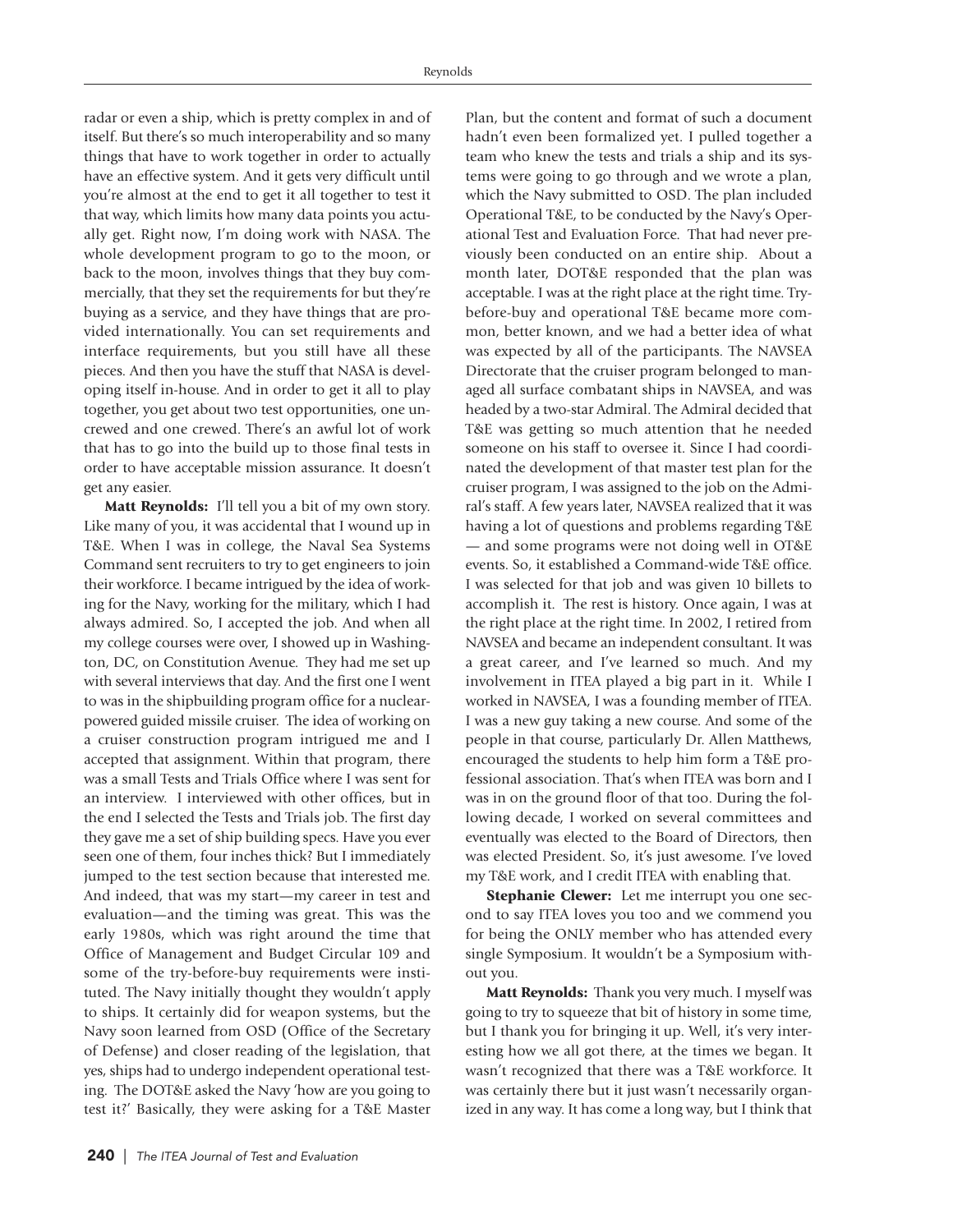ITEA has done a lot, especially in the Defense Department, Homeland Security, the FAA, and other government organizations. In some of the consumer products, T&E has come to be accepted as not just something that's done at the end of the program to verify that the design will work the way it's supposed to. It continues to be very exciting. I'm absolutely amazed at the content in this Symposium, the speakers, the ideas, the initiatives — they're all masterful and give me great hope for the future, the future of T&E, and the future of ITEA.

### **Q: What prompted you to join ITEA and to invest your time and energy heavily in it to the point that you were willing to hold the office of president? Many people would find that intimidating, but we all ended up doing it for one reason or another.**

**Rusty Roberts:** ITEA in my mind is somewhat of a unique organization because it's relatively small. The small community is all focused on providing and testing technologies which benefit the warfighter. So, it's a nice blend of engineers and operators that get together for different symposia, workshops, and other events. It actually enhanced my professional development not only on the technical side, but the programmatic side and how government works, et cetera. But selfishly, I got to meet all of the test and evaluation community, both government and civilian leaders. And through my years of service on the Board, culminating in the presidency, I got to cement some relationships that last till today. George Rumford, just to throw out a name, is one that I've known for 25 years now. And we had a science and technology workshop in Atlanta where we hosted the Special Operations Command (SOCOM) Science and Technology advisor, a former astronaut. That is what led me to stay with ITEA. Being the president is really just an opportunity for me to give back to the organization. And I had fun that year and a half. This panel right here gives you an idea of how we stay in touch informally, but also formally. We've cemented those relationships for many, many years.

**Gene Hudgins:** Rusty, that's funny that you mention George Rumford because it was that Atlanta ITEA workshop that was my first one. Steph and I were there and we were working on a CTEIP project called Foundation Initiative 2010 to create the Test and Training Enabling Architecture. Between George being there and wanting to have an exhibit, we saw ITEA as a good venue for us to promote things that were being built at the enterprise level for the T&E community. And that's why I've stayed involved. We were creating things for what was back then DOT&E and now TRMC. We kept participating in it as a venue to let the community know what we were working on. The second part of the question, about why did you become a president, that's funny. It relates directly back to George as well. George was on the Board of Directors. The office of the Judge Advocate General at the TRMC made the decision at the time that he could no longer be on the Board of Directors and he called me up and asked if I could finish out his term because he didn't want to leave them hanging for the last couple of years. So once again, this is the story of my whole T&E career. I begrudgingly said, yeah, I guess I'll finish out your term. Like all things that I think are one-and-done kind of things, I wound up staying on, going through all of the successive board positions and becoming President. It was because I was a fill-in for George. But once again, I figured out that I did like it and I really like the community and I was learning a lot and it is really beneficial and that's why I stuck with it.

**Mark Brown:** It's funny the way we have all worked together. I think I was the technical chair of that Atlanta ITEA workshop. I got involved with ITEA because I went to work as a contractor for the DOT&E as the principal scientist working with Wynn Atterbury. And Wynn was starting the ITEA Test Technology Reviews (TTRs). Wynn asked me to get involved with it. I did and that led to my further involvement with ITEA. Back in the early days, Rusty and I did a lot of the TTRs together, then the symposia, and ultimately, I was elected to the Board. I ended up as Secretary, then Vice President, and finally President. Next year will be my 12th year on the board. I guess I'm a glutton for this stuff and it's why I stay involved. It's not ITEA or test and evaluation. Rusty said up front, we're a small community. It's this relationship between those of us on this panel, those in attendance, and the folks we work with. That's why I've stayed, it's a relationship, it's a family.

**Matt Reynolds:** Mark and I were exchanging some information back and forth before the Symposium. You brought the point up, beautifully I thought, that one of the really big benefits you feel from ITEA, one of the things you've gotten out of it most, is the contact with other people. People in ITEA have just absolutely been super and sharing their time and knowledge with the Association, but also with every one of us individually. I've never had a problem calling someone up with a question, someone that I didn't know all that well, another ITEA member, and having met them at symposia and things like that, was a way of unlocking the door. And everyone always went out of their way to be very helpful.

**Bill Keegan:** That's a good point, Matt. One of the things that got me into ITEA was the late, great Ernie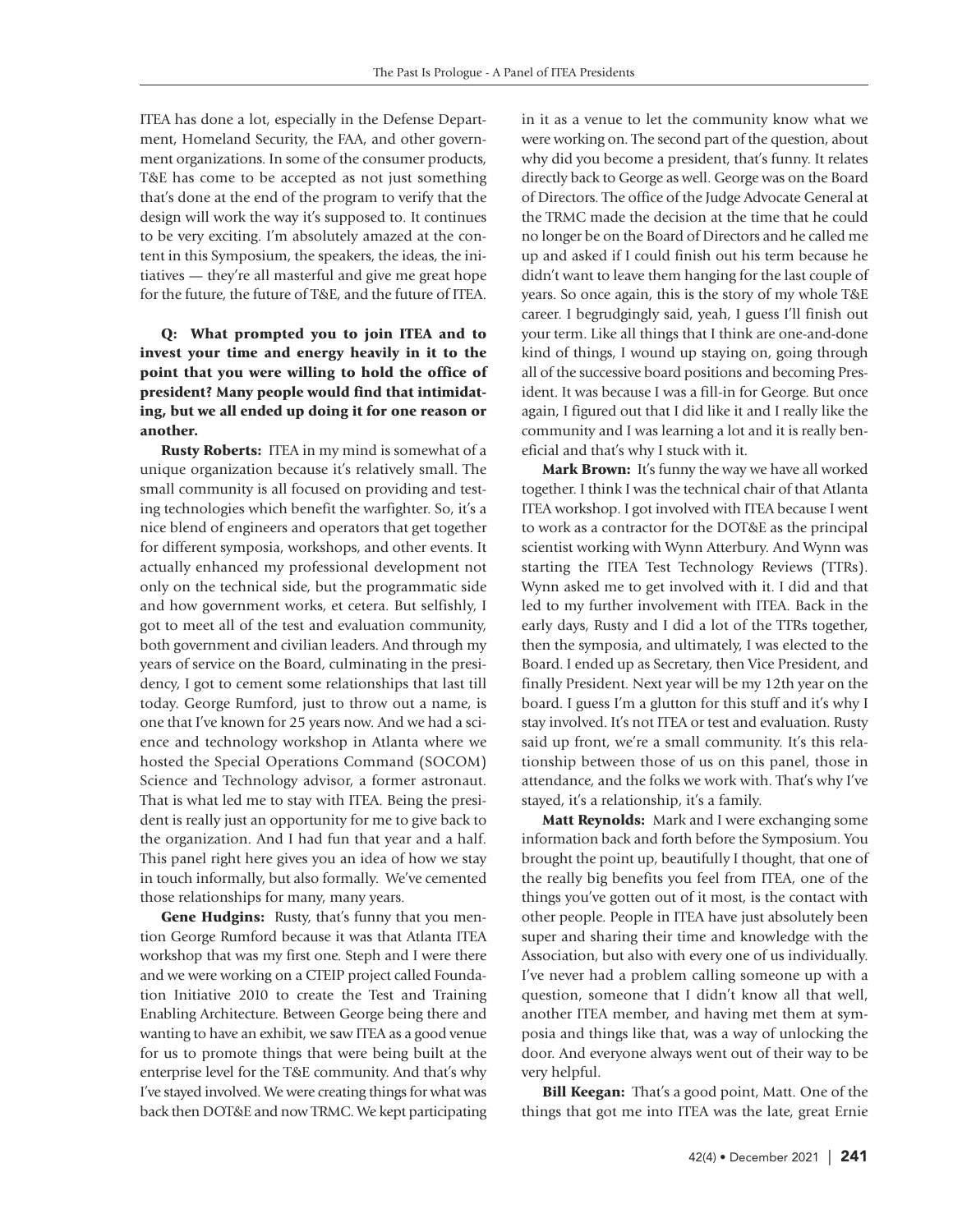Seglie, whom I'm sure most people here knew. He was a really great mentor of mine and a very good personal friend. He used to tell the Director and everybody he met, including calling up every single operational test agency commander, saying "This is your Association; this is the glue" and not a lot of people in that position in government today are doing that specific thing as advocacy (for ITEA). His driver with that was to get me involved in ITEA because it was important. But also he understood the criticality of T&E education and the fact that this was not contract based — it wasn't like an NDIA thing; it was all about educating the workforce and basically creating a common understanding of best practices that really benefited a lot of people, especially young people in test and evaluation or even first-time people in T&E — people who had never been in T&E before. Obviously, we visited Pat Sanders and people in all different programs and the Missile Defense Agency (MDA) and every place else and going to big test events. But, we also visited a lot of small programs. I can tell you, when you get to those programs that are not so well known and not so big, you'd be surprised at how many T&E practices are not done well. And this is why I think ITEA becomes so important when you get the support of leadership in both government and industry. That crosstalk solves a lot of problems in that you end up creating somewhat of a common language. Let's call it Esperanto for T&E. It creates a level of commonality that allows people to communicate. I've been to some programs where there's total disagreement on what a TEMP should have in it. Obviously the 5000 series DoD directives drive things for defense related programs, but that kind of discussion doesn't need to take place. We really are kind of the guardians, along with the Defense Acquisition University (DAU), on what standards are. I would not underestimate the value of ITEA for both government and industry leaders, especially industry. We started that initiative through DT&E with ITEA and the NDIA ICOTE (Industrial Committee on Test and Evaluation). If you remember back, we talked about the Chief Developmental Tester in industry becoming a requirement. A lot of these things were pushed by our T&E organizations, especially ITEA. It basically facilitated common understanding, a common language, and I would say, separating the wheat from the chaff and taking a lot of things out of the way that were harmful in T&E. I think it's just a great thing. One thing I'd like to do is whatever Ernie Seglie did to get me in T&E, I think it's great that I repeat that behavior to get others in it. And I hope others do as well.

**Pat Sanders:** I can echo the value of having a mentor. As I mentioned earlier, I was brand new to T&E when I went to AFOTEC. I was also cognizant that I didn't know a whole lot about it and I was in a sort of niche of what all of T&E is. The mentor I had at that time was Marion Williams, whom I think most of you know. He encouraged me to join ITEA when it first formed. So, like Matt, I'm a founding member of ITEA. I learned a great deal through the interactions, through all the contacts, through all of the people you could call, people you could lean on. It was worth sticking with; it was really important to stick with through the career, up to the time when I was President. I probably had the shortest tenure as president of most of you. I ended up having to resign for the perceived legal conflict of interest with the job I had. But I still felt it was a place that I could go and I still belonged to it, I still was a member, and I found that I could call on ITEA professionals for advice, for action, for caring for the profession, which became part of my actual career job. But it was important that there was this entity there that would be the standard bearer for the standard, for the practice and the best practices, and the professionalism of it all.

**Matt Reynolds:** One of the things that Bill and you both alluded to was the support we've had from OSD, DOT&E, DDT&E, etc. I've always been impressed with how open and supportive they've been of ITEA. And they're very quick to sign up, when they can, for our events to be speakers and all sorts of involvement. On several occasions, I had to consult with Pete Adolph and he was always very responsive. I got to know Pete through ITEA on several occasions and met him at meetings. All these people were very generous with their time. At events, they would stick around afterwards and talk about issues of the day. You might write that off and say we were helping them implement their policies and agendas. But I think it was more than that. I found it very, very helpful to know these people, to get to understand them, and to feel like it was someone I could come up to in a crowd and ask a question. We are a small community, but I think it's very tight knit; it always has been. Building on what Mark said at the beginning of this discussion, it's a small group and we're all very close and trusting and want to be helpful and mentor each other. You can't ask for anything better. I've been involved in many associations, engineering associations of one type or another, but I haven't seen anything with the close camaraderie and sharing that ITEA has.

Pat Sanders: I would add that you said, for somebody like Pete Adolph, ITEA was helping to further his agenda. But I think ITEA also helped to shape those agendas.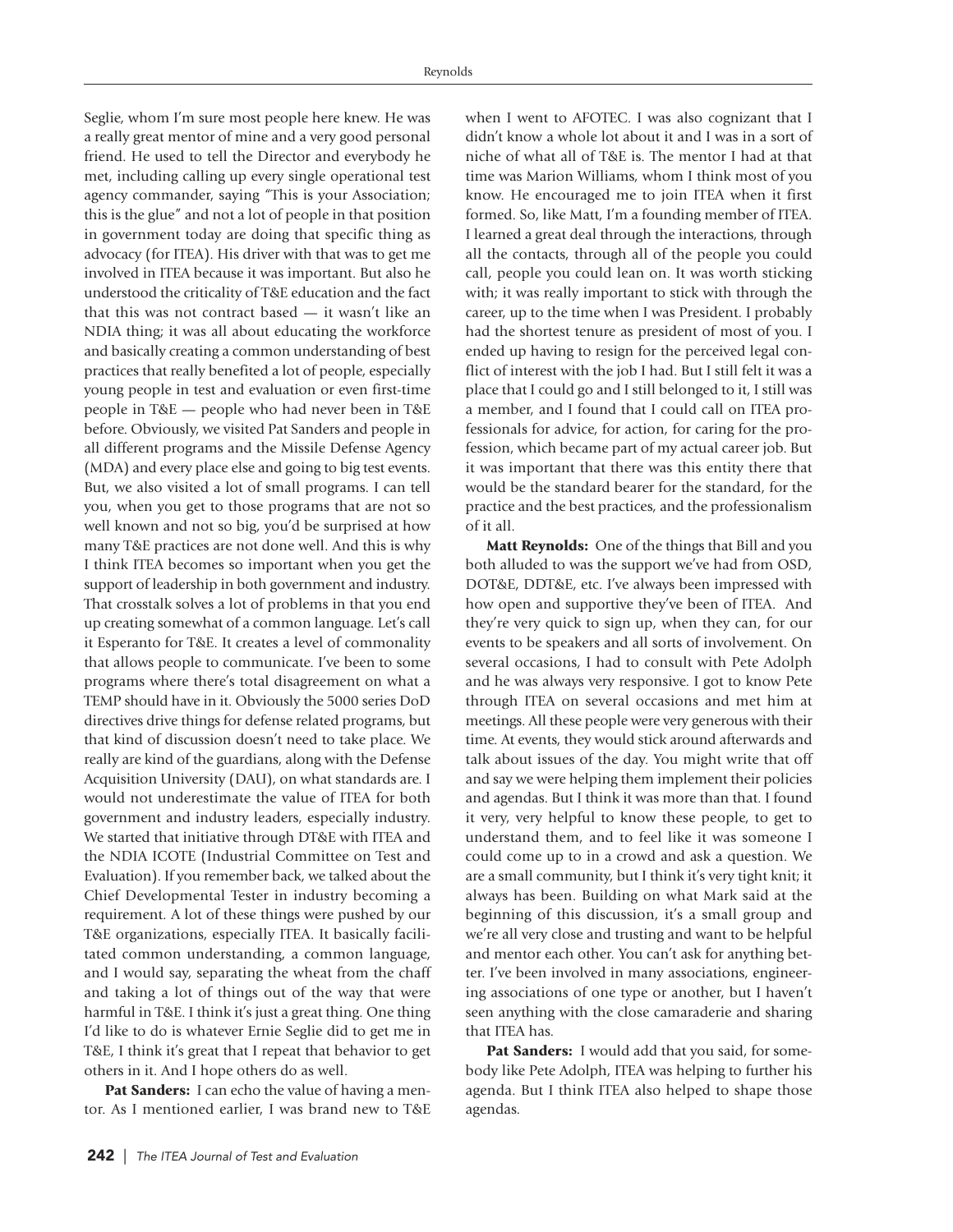**Matt Reynolds:** Absolutely! Which made us all feel good. We could influence and they were open to being influenced and to openly discuss where they were when they agreed and disagreed with us—which gave us further insight into what they were thinking and often providing further insight on how best to work on them to convince them otherwise.

**Bill Keegan:** That's exactly right, what Pat just said. It's kind of great, and it's also funny. I have a vignette about that. I was chairing a panel at the podium and I posed some really difficult questions. Brian Simmons from the Army T&E Command was up there, and someone from the Navy, etc., and from multiple agencies up there. And what I exposed by asking these tough questions were things that they didn't know and they ended up coming up with an inter-service agreement right there on the stage because they recognized that they had all these misunderstandings about each other. The value of it was good. I think it's also important that it's against the T&E community's culture to just be an echo chamber, a bunch of yes-men, right? So, there's real value in finding out ground truth of what's really going on everywhere. Because if you just listen to yourself and your staff, you're not really getting the whole picture of the problems that a lot of these people are having out in the field. Not to mention at the ranges and in the test labs or things like that, you find out why it's taking so long for a contractor to come up with a fix to a problem with software for flight controls. You find out all kinds of interesting things about how bureaucracies affect these engineering behaviors. I say we keep it up.

**Q: From what you've learned and experienced over the years in T&E, what career advice would you give to the next generation of testers? Based on your own experience, if someone brand new to T&E walked in your door and asked for your advice, what would you tell them?**

**Mark Brown:** I shared this with Matt earlier. I adopted the phrase, Semper Gumby – Always Flexible. It is the unofficial slogan of the Coast Guard and the Marine Corps. It is a philosophy I try to use in my personal life. The best advice you can give anyone, especially a young person in this career field, is to stay flexible. That test is not going to go the way you expected it to; in that experiment, something is going to go wrong. If you are so dead set that it must be letter perfect and follow theory, you're going to be greatly disappointed and frustrated. So be flexible and adapt to the situation. We are all blessed with incredible brains; use those brains to solve problems. Don't get upset or mad because it didn't go the way you planned. Our job

as testers is to figure out where the fringes or edges are, where things break. You're doing your job if you find those points, where things break. Remain flexible in the journey because you spend a lot of time at work, a lot of time in the career. You better enjoy what you're doing because you spend a lot of time doing it. Those are the two best pieces of advice…I don't care if you're going into test and evaluation or any other profession.

**Bill Keegan:** I would also like to say something along the lines of actually seeking challenge. That's how you become good at your job, in your profession. Don't ever settle into a position and remain static there. That's true also, like Mark said, with almost everything. But more importantly to T&E specifically, after having been deeply involved in some complex programs, more recently submarines and things like that. One of the things I think is important is that we don't pigeonhole ourselves just in T&E, or just in Operational Test. We should be willing, especially as leaders but also as individuals, to float between engineering and test jobs and different types of T&E, developmental or operational testing. I think there's a lot to be learned when you actually see problems from a different perspective. I've had an engineer tell me: "We don't need to test that because I didn't design it to fail that way." That guy needed a T&E assignment. We also have testers who don't appreciate the difficulty of the problems that need to be fixed, and the complexity and how balances are affected when you fix one thing and it affects something else. Young people throughout their career need to take advantage of all of these professional opportunities; leaders need to facilitate that. One thing that would be good for government, and I don't know how many government people are listening, would be to figure out a way where young people can actually find it easier to spend time in government, then in industry, and back and forth. We don't really need testers to learn that much about bureaucracy — that will happen. We need people to learn about hard engineering and the skills of testing. And on the flip side in government, to have oversight of that and to really be good at making sure you take care of the troops that use this equipment and make sure they can accomplish a mission. I think those together round out the T&E professional.

**Stephanie Clewer:** I just wanted to say one thing and that is I think this message came out in the question before this, and that is finding a mentor. Finding a mentor is very important, even if you luck into it the way I did at Aberdeen. First, Ray Pollard then Brian Simmons, who believed in me and had me go to those events. That's where I got a circle of strong people throughout the community, in industry and in government, and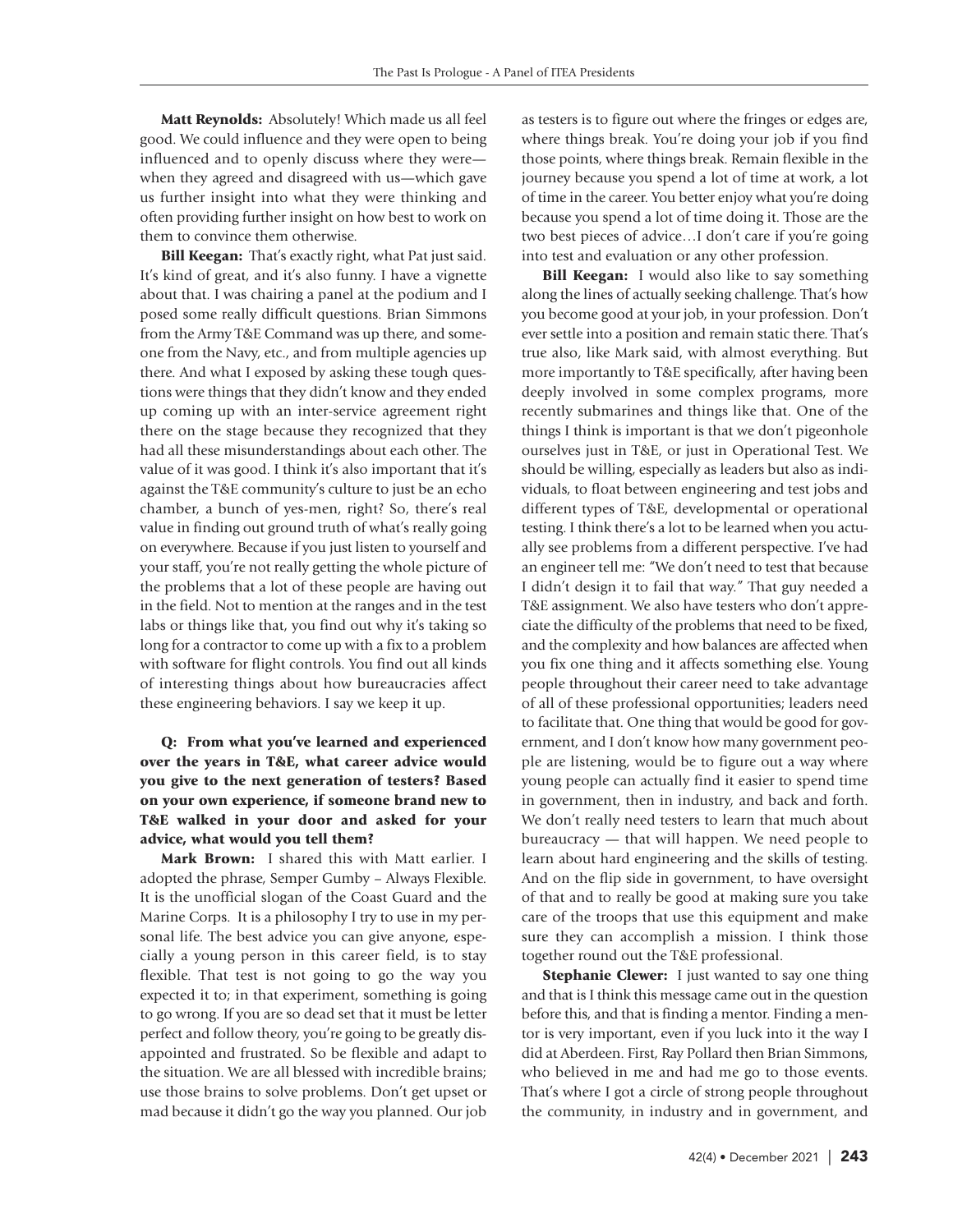that network that everybody else talked about. Then my mentors expanded to people like John Bolino. Having a mentor that believes in you and will support you in broadening your perspective and in learning new things, doing details, whatever it takes. What I say to people like us gray beards is, be a mentor. Find that young person at the event and walk them around and introduce them to other people so they can benefit from what ITEA can give you, both personally and professionally.

**Gene Hudgins:** What I would say, Matt, is that T&E is really important. There's a reason that we have these processes where you have SILs (System Integration Laboratories) and ISTFs (Installed Systems Test Facilities) and hardware in the loop, and open-air testing. I still see people or programs wanting to skip processes and steps and not follow good systems practice. And it almost always comes back to bite them when they don't do things in a methodical way. And then the other part of the question, I see the influence of T&E kind of ebb and flow across time. Sometimes it becomes "we don't like those T&E'ers and we don't want to listen to them" and all that. But right now, we're in a time period where I do think programs and high up government people are listening to what the test and evaluation community has to say. I do think we're having a lot of influence on acquisition programs right now. It's a good time to be in T&E.

**Pete Crump:** I'd echo that. As the current president of ITEA, I see the effects of COVID, especially the last couple of years. Also, the younger workforce doesn't work the same way we worked. They don't have a plan for getting into a job and staying in that job for 20 or 30 years. There really aren't any good formal mentorprotege arrangements at a personal level. There is no longer explicit government support for professional associations like ITEA or NDIA or AFCEA or whatever, fill in the blank. Rusty and I have worked together and we're trying to push down to the younger engineers to get involved in these professional associations, make connections through them so that you can branch out. You see how other people work, you see what they did when they were faced with these challenges. You build relationships that you can use. Like you were talking about Matt, you can go up to somebody and say, Hi, I work T&E down at Eglin and I heard about your program through ITEA. Can I talk to you about how you solve X, Y, or Z? I worry about keeping the young engineering staff and T&E'ers engaged into the future. I have a 22-year old daughter and sometimes I wonder if the easiest way to connect with her is to text her. I can't call her, I can't be with her, but I can text her and she'll get right back. So I have to figure out how to 'text' people for ITEA.

**Matt Reynolds:** Something was on my mind as the last few of you were making your points, and at the previous session on the T&E workforce. Some of the discussions were fascinating in that there are a lot of great ideas, a lot of good initiatives out there. But they all in many ways point to the fact that we're not as well organized in a T&E business as we should be perhaps, in terms of being able to support the more complex programs of the future. By complex, I mean, what we're testing is no longer just a system. It's enterprises of systems, it's policies and procedures, it's data. Everything has to be verified because we're finding out that the weak point can be any one of those and even in other areas. So, T&E is getting more and more expansive. The T&E workforce needs to be trained in many different disciplines, not any single person necessarily. But we have to have a good mix of all of them on any program. So, the job is getting tougher. And I'm thinking the role of professional associations, in our case ITEA, is going to become all the more important. We've done a masterful job in the past. But we need to do more in the future. I'm not being critical of anything or anybody. What we've done is amazing. It's just the job isn't getting any simpler. I think we're on the right path and you folks with your thinking, your involvement, have really helped us come a long way. I think we're an exemplary association and fulfill our mission very well. As a matter of fact, I want to give ITEA special recognition. I was on the website the other day. I purposely went on there to read our mission statement. Please think about it as you read it. "Our mission in ITEA is to advance test and evaluation globally by providing professional development resources, best-practices, network, and learning opportunities for the T&E community." That is a mouthful and it's inspirational. But more importantly, I think ITEA is doing that very well. And I've certainly seen it in everything we've done in recent years… and in this Symposium in particular. I really look forward to this pandemic being over when we can all meet together, look each other in the eye, call each other names or whatever. We will meet at an Irish pub and it would satisfy me. I'll be great with that when that time comes; I'm counting the days.

**Bill Keegan:** Hey, Matt, I just noticed something in the remarks. Malcolm Tutty from Australia and Brian Gillett from the UK, our good friends there, and I obviously lived with them for four years recently, they just called out this agreement between Australia, UK, and US for strategically important reasons on the submarines. Obviously, that will extend into other areas as far as the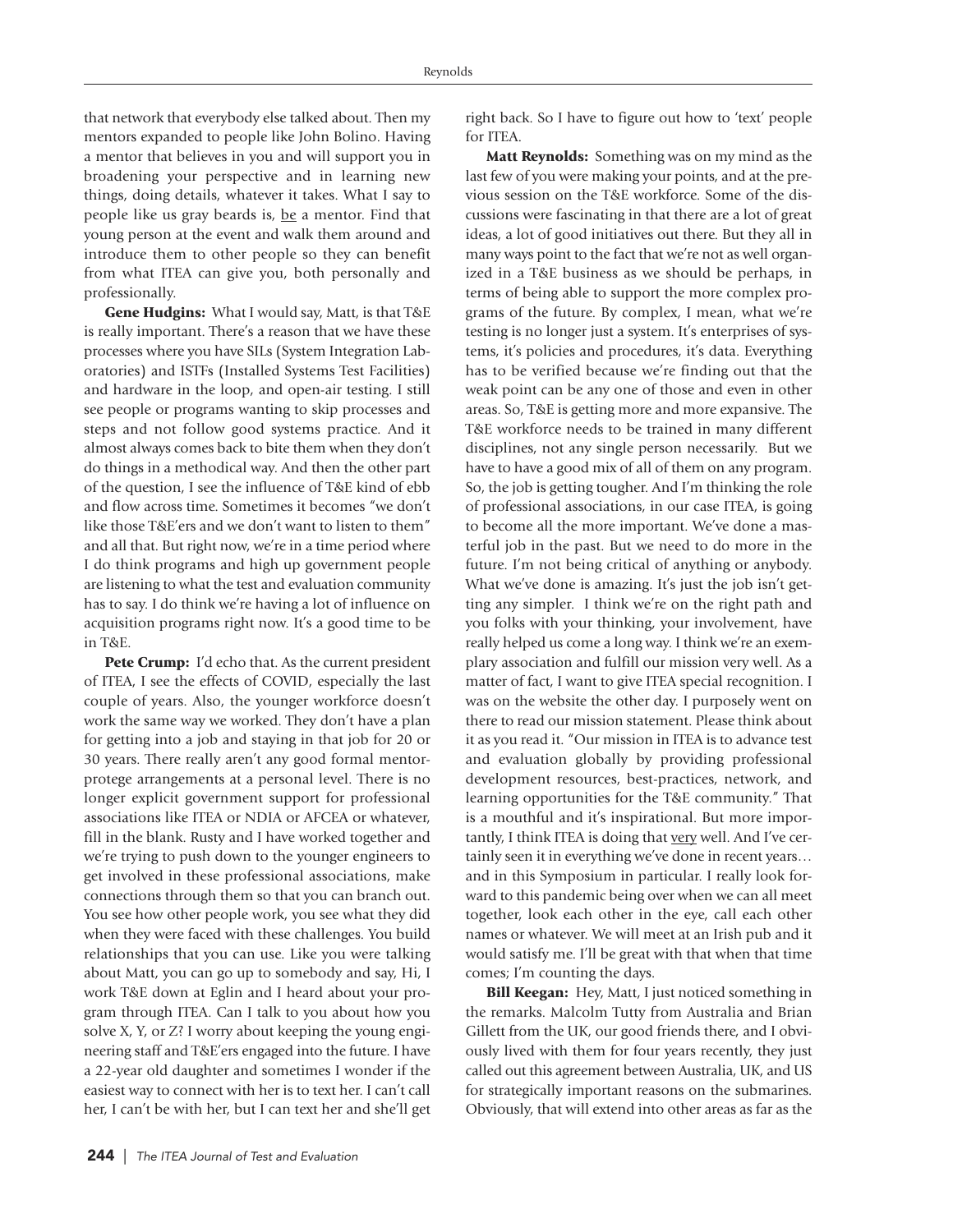relevance and how it impacts other programs. But it goes to show how important it is for us to work together as T&E people. Not everybody has the same level of a T&E workforce or infrastructure. Our allies, especially the Brits and the Aussies, are just so great and they're just so important to our team. Working together is just so important for the freedoms we enjoy. I just wanted to call them out and recognize that. Please read the news and you will see some big deals that are going on in the world right now regarding nuclear power in vessels and support from us within the Indo-Pacific region. That's happening in real time with our testers right now. And there's Americans, Brits, and Aussies all working together in the T&E world to make this happen well.

**Pat Sanders:** I would echo what Bill said about diversifying your background to strengthen your profession. Broadening is really important because, to really understand what the value of your testing is, you really have to understand what the complexities are of developing, designing, and fixing. If I do a foot stomp in just one area, I say treat T&E as a profession, not a job. It must be treated like a profession that you live with, grow in, expand and be a part of a community.

**Matt Reynolds:** Pat, how far away from that do you think we are?

**Pat Sanders:** I really don't think I have the pulse on that right now. I don't think it is for the current generations coming up because they have more tendency to jump around. Which can be good if you do what Bill was suggesting and get a broad perspective. You have to feel that you belong to a profession.

**Bill Keegan:** I don't think that it's something you necessarily just work toward and achieve and then you're done. I think this is a continuous thing that requires our attention.

**Q: We've talked about the T&E work force and what it needs to focus on in the future, which fit in nicely with the previous panel on the T&E workforce. Separate from the workforce—the people what would you suggest that ITEA as an organization be prepared to do in the future to best serve its constituents, the profession, and its members?**

**Gene Hudgins:** Cure COVID so we can have in person meetings as a first step. When I first started thinking about this, we always talk about having these lowerlevel workshops down to where we get the workinglevel people involved in ITEA, instead of just high-level people. Get down and focus a lot on demonstrations and training and try to get working-level people participating and attending workshops that are done at the different technology levels.

Pete Crump: That's a good point and I'll pile on. COVID has forced us to get creative about how we get education offerings out to the ITEA membership. Lena Moran found this Accelevents platform that has been excellent for us for a number of workshops and two Symposia now. But then there's also the Lunch and Learns. We've been pushing out these Lunch and Learn events, 45-minute events that you can do at your desk, virtually, though they don't take the place of in-person events. We went to the MDO workshop in El Paso back in July. It was fantastic to get back together and then the COVID Delta variant shut everything back down again, and since then it's just been fits and starts. To build off what Gene said, being able to offer more workshops, maybe that's some hybrid event, in-person and virtual, maybe all virtual, maybe all in person — just more of them and at a finer technology grain, more working levels like Gene said.

**Matt Reynolds:** Well said, that's very appealing. That should be an initiative of ours in the near term. Again, we won't be able to do much with it until COVID is over, whenever that's going to be. But you're right, there's certainly more to be done in the way of educating and mentoring the T&E workforce. ITEA seems to be well equipped to do that with the people, with the mission, with the dedication. So hopefully this will come about. And certainly this is the right group of people to vote on that for starters.

**Mark Brown:** In the last question, Pete talked about his daughter and how he communicates with her using texting. Several of us have pointed out the fact that the younger workforce, our future, has a different work style and work expectation. They have a more mobile ideology where they work at one job for a while and change jobs. They are more mobile than my generation where people generally worked at a job for a longer period of time. We have seen a decade of changes in our profession unlike any time prior. Not only in technology advancement, but in our workforce composition. We have to be ready to adopt new ways of "doing business" in ITEA and address the way the next generation works and communicates. Doing things the way we have always done them won't work in the future.

**Rusty Roberts:** Hey, Matt, let me weigh in on a couple of things. So even with changes of jobs and stuff, I bet you that the test and evaluation function, if you will, will carry with them over jobs. So being in the ITEA organization should help them even if they do different jobs. But I would recommend that the organization make an effort to find those people that don't even know that they are T&E'ers. Everybody on this panel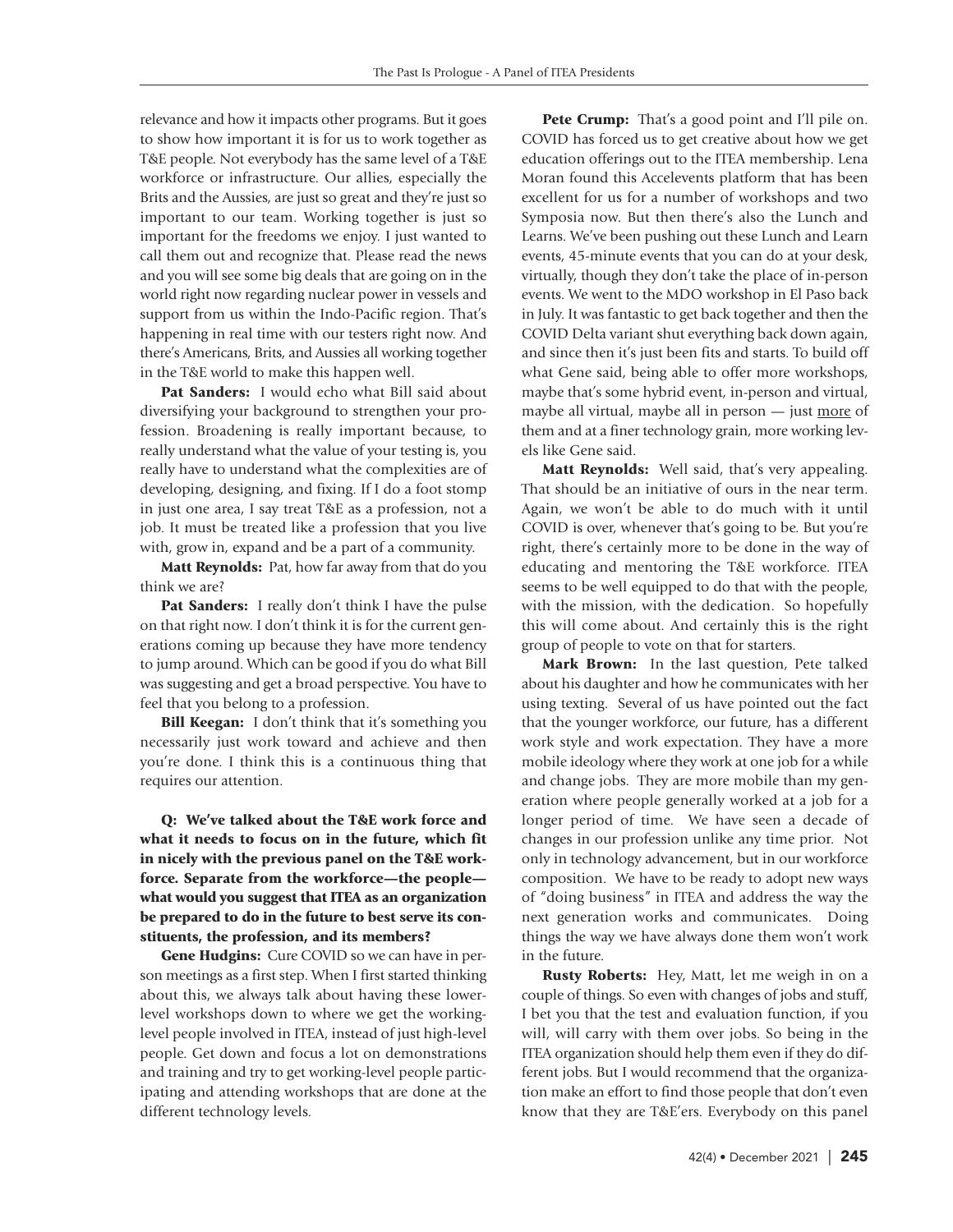somewhat accidentally became a T&E'er. We may use the fact that we belong to other organizations, but then realize that those people that we meet outside of ITEA might rightfully belong in ITEA as well, much like the panel members we have here today. The other thing I wanted to say was that as leaders of organizations or people, with authority and budgets and stuff like that, to go ahead and budget for the people to join professional societies and take those trips. In the scheme of things, it's an insignificant amount of money for the travel and the return on investment is so vast. Let's assume you can't give people the salary or bonus that you'd like. But you can send them on trips and reward them in other ways, such as ITEA conferences. At Georgia Tech, we allow them to go to the ITEA conferences and present a paper, which furthers their promotion opportunities. I would just recommend to the organizations out there to seriously consider your organization's commitment to not only ITEA, but to other organizations as well.

**Bill Keegan:** I think also we need to support the current leadership of ITEA, Pete and his successors, by realizing that we need to set the conditions as an association. The young people aren't going to show up on their own. That's part of the mentorship thing, leading by example, that I think that we as ITEA leaders and even as the government people in an advisory capacity, need to make sure we maintain contact with senior leaders in the test community and engineering community and acquisition. Make sure they not only show up themselves, but encourage their people to be dragged along with them to these venues to attend, listen, and learn. There have been some real high points. Pat, if you remember, we had a conference in Las Vegas and we had 400 to 500 people in the room as a minimum. We filled the entire place and every single senior leader in OSD T&E, in the Army and the Air Force; everybody showed up. I realize that we go through certain peaks and valleys with that. We've been in a little bit of a valley for a while. I think we need to kind of "crack the code" as the overarching team, past and present, people who have the contacts in government, to make sure that we don't stay in that valley very long. Once you get the involvement of the leaders, I think you'll see that it naturally flows; that the people will come with them for a variety of reasons.

**Matt Reynolds:** Rusty, you mentioned that Georgia Tech will fund someone going to a conference if they're giving a paper.

**Rusty Roberts:** That's a carrot. We pay them to attend anyway, but use the fact that they can give a paper as a carrot. It's not the budget situation, it's more of an opportunity or a platform for the person.

**Gene Hudgins:** We have the same policy at KBR. If you present a paper, they pay for you.

**Bill Keegan:** Besides the conferences, we also have *The ITEA Journal*. One of the things we should encourage is the chance for young people to team together, three or four people, whatever, under the leadership of a mentor. I know Ernie Seglie had done this a number of times. We got people to jointly publish who had never published before. That's a great thing for young engineers and testers to be able to do in *The ITEA Journal*. And, quite frankly, not just T&E information, but some developers to put some of that out there so we understand what they're doing. It gets them published and I think it adds a lot for young people; I think they like seeing their name in print.

**Matt Reynolds:** As you were saying that, I was thinking through my career and meetings I've gone to. Sometimes I had to pay my own way. But after a while, you get pretty heavily invested. In my case in T&E, I always felt it was well worth the cost or whatever. I think we want to instill that in some of the younger people so they understand the value of that. Nothing beats a symposium, I think, an in-person symposium. And it's not just the papers, it's the luncheon together, sitting down at a table of people you don't know, meeting and finding out what their jobs are. Maybe going out for a few beers in an Irish pub in the evening. There's just so much value in that. I can't say enough about it. And also to hearken back to something that I want to give a lot of credit to. I told you I was thumbing through some of the old Journals, pretty old and some recent ones, too. Wow. That is jam-packed with great material very well written on hot topics du jour. Sometimes I'm amazed to reach back and say, oh boy, here we were 15 years ago and someone published an article on artificial intelligence. I thought that was just invented five days ago. Not quite. But nonetheless, the material in there is great and kudos to Dr. Laura Freemen and her predecessors. It's been awesome over the years. And even by itself, I think it's a big selling point for ITEA. I think it would be great if some of the folks would take their *ITEA Journal* into the office and leave it on a desk and cause people to ask "Oh, what's this about" and zip through pictures of previous symposia, et cetera. I'm really high on ITEA. It's meant so much to me. And I think it can and should be to the future of T&E. And that future is very bright, but it's not getting easier.

**Gene Hudgins:** There was one last comment that just came in from Paul McNamara regarding if we really think there's that big of a return that people would pay to be members of ITEA on their own. This goes back to whether it's paid corporately or paid individually.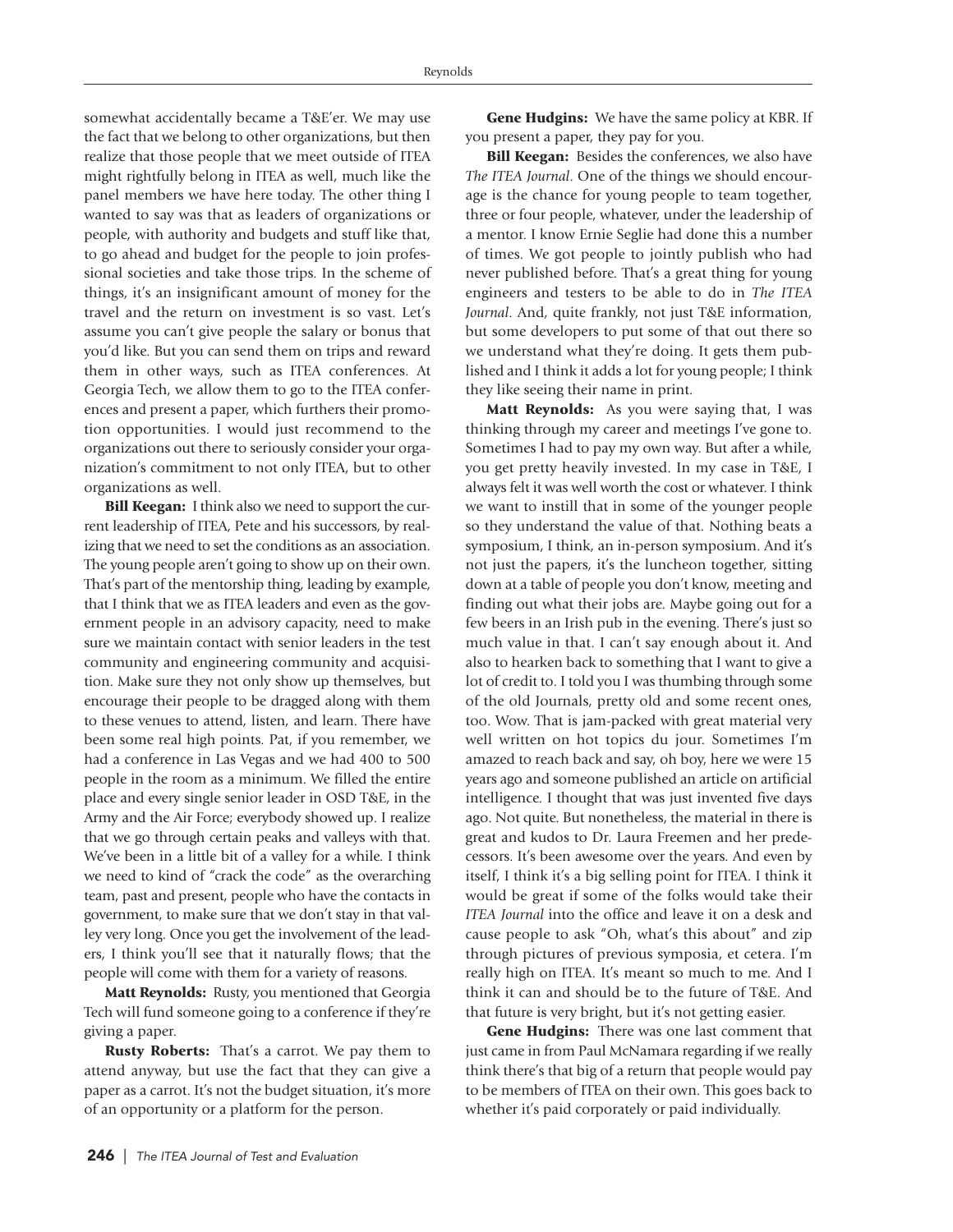**Rusty Roberts:** We agree and it's a good point, Paul. **Stephanie Clewer:** We need to make it more appealing to the newer generation who's interested in different types of venues or different types of topics. How do we make them want to join?

**Pete Crump:** That's the challenge that we've been facing. Bill talked about peaks and valleys. I was thinking about that earlier today. I don't remember who went through sequestration. I think it was Chas or Mark or somebody, but 2014 was tough times; this is tough times. We go through good times and bad times, so we'll muddle through and make our way. It's important that, and I've been telling the board this a lot, that we be able to reach down into our organizations and make connections with that next generation. Rusty and I have had this conversation in a lot in other contexts. We've got one guy named Anthony Argento, a great guy. His first ITEA workshop was El Paso and he's like, I want to be a member. I said "Exactly. You have the right skill set, you have the right temperament, the right attitude. I want you to be involved." It seems awfully laborintensive to get them one at a time, but that's almost what you have to do.

**Mark Brown:** And the infection will spread.

**Gene Hudgins:** You can see at that last MDO that tutorials are really big producers. A lot of people come in just for tutorials because you focus on the training part. We had very good turnout for the tutorials.

**Matt Reynolds:** I think the stand-alone courses do very well too. Any parting remarks, any other questions, anything that needs to be said before we wrap this up?

**Sentiments of all:** I enjoyed being with all you folks. I wish it was in person.

**Pete Crump:** Let me read what Lena just stuck in the chat. "We rely on our Chapters to spread the word, get involved and get these young folks involved." And that's a really good point. Thanks, Lena, for pointing it out. It really is. Other organizations aren't structured necessarily like we are. We have Chapters and Chapters are local. And someone said all politics are local, but we are trying to energize at the Chapter level, the leadership of the Chapters, and get them engaged with reaching out to those people that they work with. I'm not just in a T&E organization as you have all pointed out, but in the development environment as well. So, we're working on it right now.

**Matt Reynolds:** I'm not up to speed on this. How strong are the Chapters today compared to ten years ago or whatever?

**Pete Crump:** We have fewer of them, fewer active Chapters. We have 30 chartered Chapters and 20 active Chapters. And some of the active Chapters are active Chapters of a few. On the plus side, we're growing back up. Charlie Garcia and Jerry Tyree at White Sands Missile Range just got the White Sands Chapter standing back up. That's a big deal because it had gone dormant; they're re-energizing. The MDO conference got it back on everybody's radar, so that's a good thing.

**Matt Reynolds:** Hopefully, maybe better times are ahead. We've got to get past this pandemic and a few other things. The demand is there, the need is there. I was really taken by the information of the T&E workforce and all that's going on there. It just reinforces the fact that technology is racing ahead. That's not going to stop. And it's certainly not going to make the job of testing any easier or simpler. I will end with a little bit of a story, a personal story that goes back many years ago. I was in a meeting with a Navy captain. It was actually an OT readiness review. Afterwards, he and I were chatting; the results were pretty favorable and he was in a good mood. He told me there are two things that the best T&E'ers seem to have in common: gray hair and hemorrhoids. The gray hair makes you look distinguished and the hemorrhoids give you that look of concern.

Thank you all very much. It is great to see you again, even virtually. Thank you for your contributions. There was a lot of energy that came out of the ideas here. I hope it lasts and takes foot. I certainly will promote it wherever I can. You're also strong proponents of ITEA; I don't doubt you will do the same. Thank you, Lena. You are awesome.

**Panel:** And thank you Matt for putting it together.

#### Closing Remarks

The theme of the Symposium was "Evolution of T&E in an Age of Rapid Technological Change." In deciding how to transform the video most expeditiously from the panel discussion to text that could be rapidly edited, it seemed appropriate to resort to modern speech recognition software. Danielle Kaufman, editor of *The ITEA Journal*, graciously processed the video file. The result is a plain text file containing one paragraph and 11,564 words. This article resulted from listening to the video while manipulating the text file into discrete conversations. That was almost as enjoyable as the panel itself. I will share a few amusements from the transcription.

The spoken phrase "T&E" was rendered as "teeny". In the discussions it was often followed by "workforce" or "resources". "T&E'ers" was variously rendered as "teenagers", "teen years", and "tea and ears". "Testers" was rendered as "gestures"; "testing" as "test thing"; and "ITEA" as "IT", "idea", and "IKEA". Finally, several panelists referred to something Gene said. The phrase